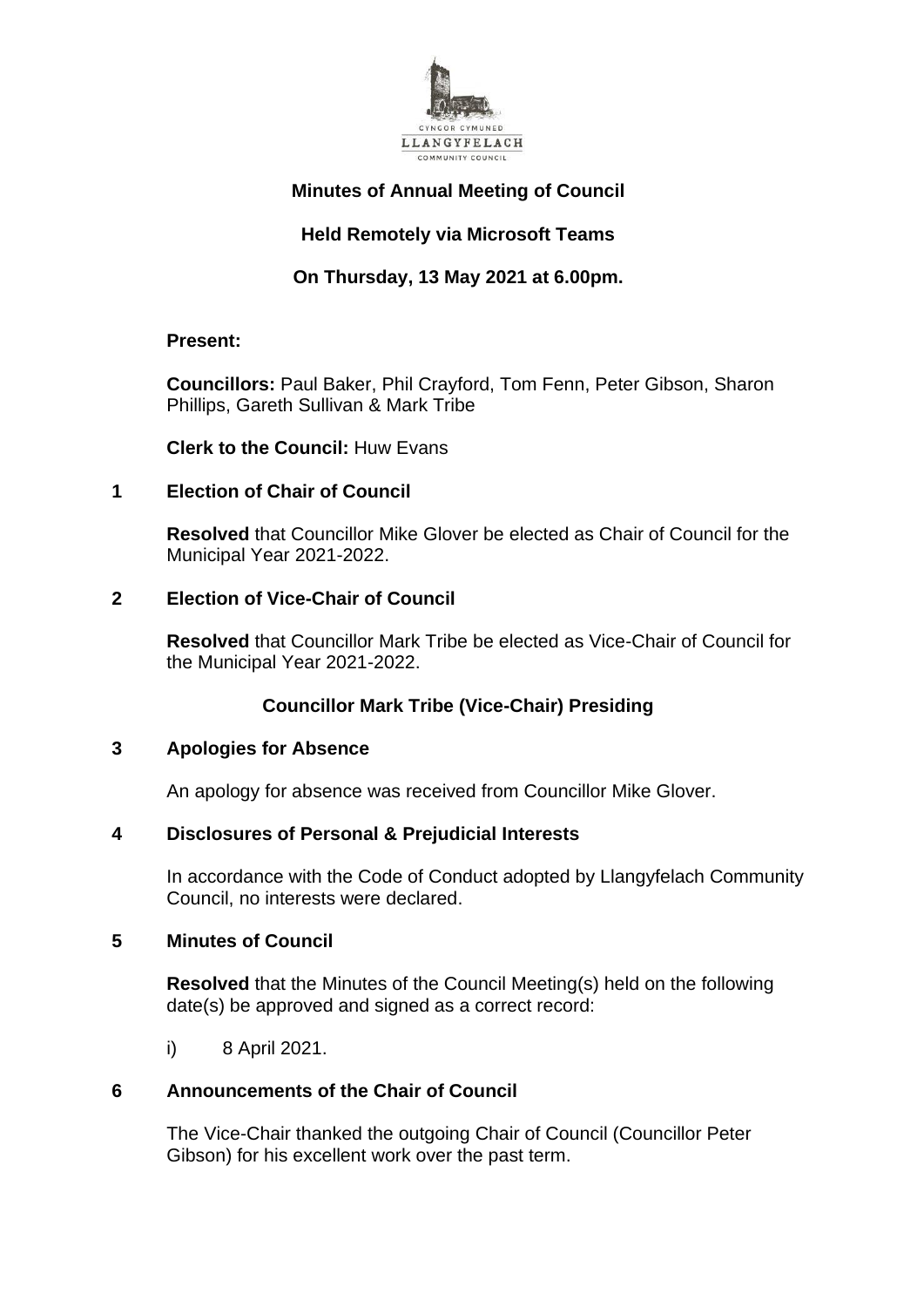# **7 Public Question Time**

No questions had been submitted.

# **8 PCSO (Police Community Support Officers) Report**

No report received.

#### **9 Record of Payments**

The Clerk outlined those payments made since the last meeting of Council. The payments were made in line with the Council resolution of 8 October 2020 (Minute 28 "Financial Reporting - a) Council Bank Accounts" refers).

| <b>Payments</b>                                                 | £        |
|-----------------------------------------------------------------|----------|
| Clerk Salary (April 2021)                                       | 406.89   |
| CCS Pension Fund (Clerk) (April 2021)                           | 159.27   |
| HB Enoch & Owen Payroll Services (Issue P45 to former Clerk &   | 54.00    |
| Close that payroll)                                             |          |
| Pentagon (Website Hosting 05.04.2021-05.04.2022) & Domain       | 280.08   |
| Renewal (llangyfelachcommunitycouncil.org.uk)                   |          |
| <b>Ronald Dolbear (Internal Auditor)</b>                        | 300.00   |
| Planning Aid Wales. Introduction to Planning Enforcement Course | 60.00    |
| on 27 May 2021. Cllrs Paul Baker & Mark Tribe attending.        |          |
|                                                                 |          |
| <b>Payments Determined by Council</b>                           |          |
| One Voice Wales Membership 2021-20212. (Council 08.04.2021)     | 374.00   |
| Bluetooth Mouse. (Council 08.04.2021)                           | 29.75    |
| ICO Registration. (Council 08.04.2021) Price was £40 per annum  | 35.00    |
| but due to paying via Direct Debit, it dropped to £35.          |          |
| Mr Flag. Welsh National Flag & Thank You NHS Flag. (Council     | 219.60   |
| 11.03.2021)                                                     |          |
| Donation to Llangyfelach AFC. (Council 10.12.2020)              | 5,000.00 |

**Resolved** that the payments be noted / approved.

## **10 Financial Reporting**

#### **i) Bank Accounts - Reconciliation** The Clerk stated that the Bank Accounts - Reconciliation information had been shared with all Councillors.

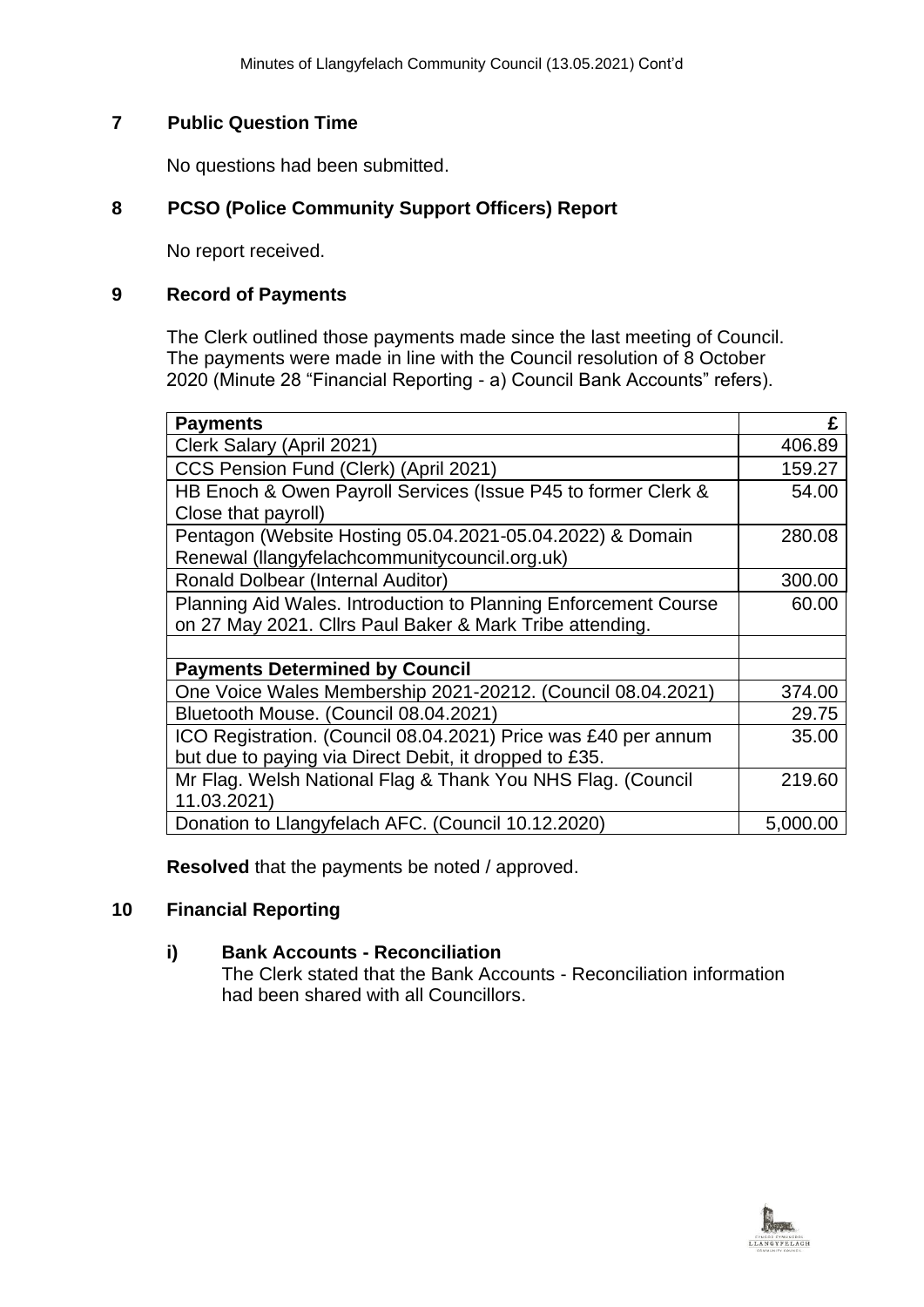# **11 Correspondence**

The actions / comments made as in relation to the correspondence reported:

| Correspondence                           | <b>Actions</b>                    |
|------------------------------------------|-----------------------------------|
| One Voice Wales. Remote Training         | Noted.                            |
| Sessions - April / May 2021.             |                                   |
| One Voice Wales, News Bulletin.          | Noted.                            |
| National Grid - Western Gas Network      | Noted.                            |
| Upgrade.                                 |                                   |
| Pontarddulais Town Council. Press        | Noted.                            |
| Release. Swansea Local Development       |                                   |
| Plan.                                    |                                   |
| Sweet Pickings Swansea. Query about a    | Noted.                            |
| donation. Crowdfunder page is:           |                                   |
| https://www.spacehive.com/sweetpicking   |                                   |
| sswansea                                 |                                   |
| Joint One Voice Wales / Society of Local | Noted that the Clerk attended and |
| Council Clerks (SLCC) Event. 13 May      | provided feedback from the Event. |
| 2021 (10.00-16.30).                      |                                   |
| Welsh Centre for Action on Dependency    | Noted.                            |
| and Addiction (WCADA). Food              |                                   |
| Assistance.                              |                                   |
| Mudiad Meithrin, Clwb Cwtsh sessions     | Noted.                            |
| for Welsh Learners - May 2021. Contact:  |                                   |
| emyr.williams@meithrin.cymru             |                                   |
| Audit Wales. Live Webinar: Your Town,    | Noted.                            |
| Your Future. Your Town, Your Future -    |                                   |
| Town Centre Regeneration Event. 20       |                                   |
| May 2021 (10.30-12.00).                  |                                   |
| Planning Aid Wales. Introduction to      | Noted.                            |
| Planning Enforcement.                    |                                   |
| Dyfed Powys Police. Telephone Scam       | Noted.                            |
| Posters.                                 |                                   |
| Dyfed Powys Police. PasswordsA           | Noted.                            |
| Gentle Reminder.                         |                                   |
| Tenovus Cancer Care - Help Give Hope /   | Noted.                            |
| Helpu Cynnal Gobaith.                    |                                   |

# **12 Delegates on Outside Bodies Report**

The Clerk stated that this would be a standing agenda item, thereby allowing the Councillor Delegates of Outside Bodies to provide feedback from the Council Outside Bodies they've attended.

# **13 General / ICT Matters**

There were no matters.

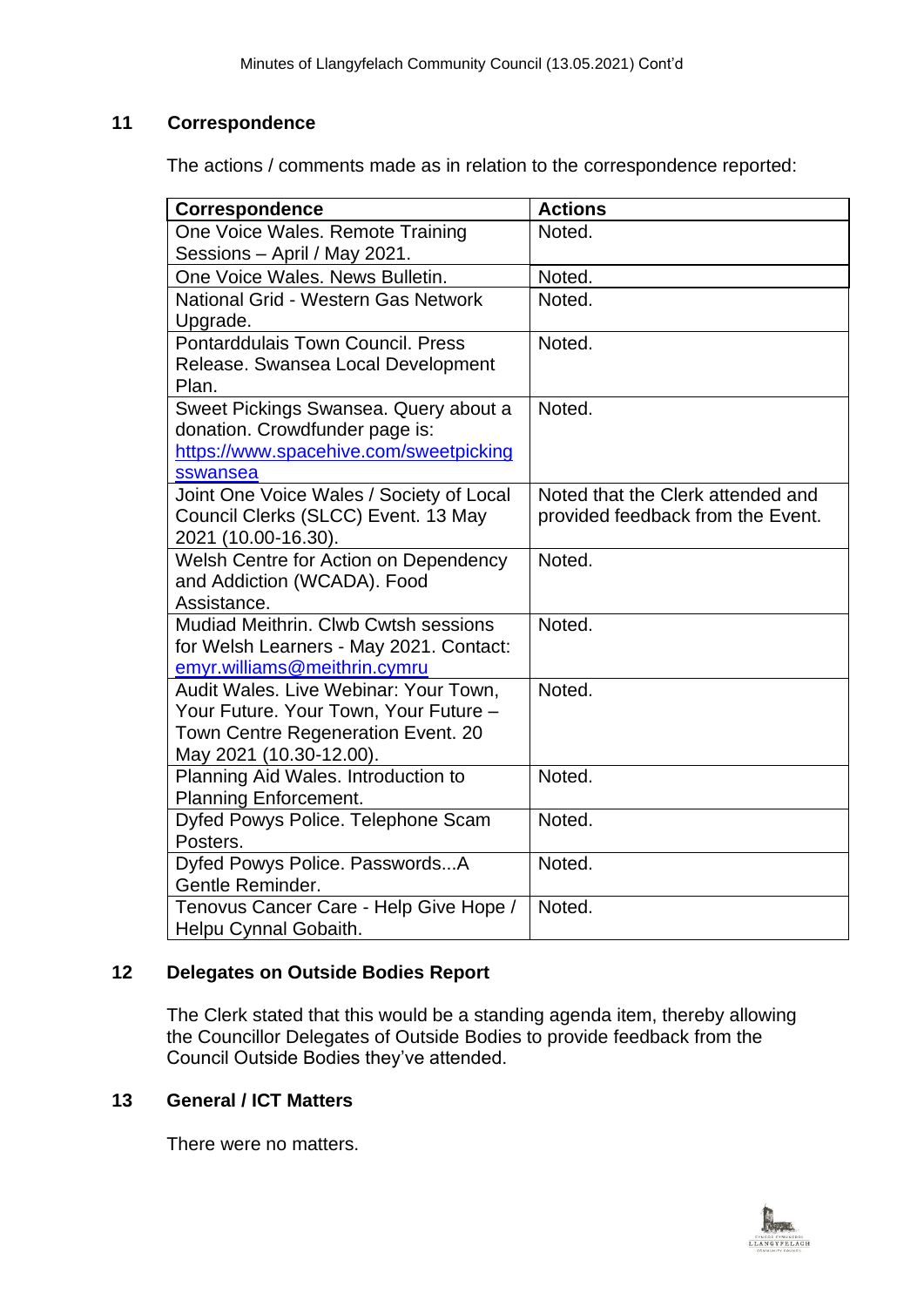# **14 Workplan (For Information)**

The Clerk presented the Council Workplan and stated that it was a living document which would constantly be developed.

# **15 Planning Applications & Planning Matters - Swansea Council**

No Planning Applications & Planning matters were raised.

#### **16 Highways, Footpaths, Cycleways & Bridleways - Swansea Council**

## **i) Street Sign at Bryn Rhosyn**

Councillor Mark Tribe highlighted an issue relating to street signage at Bryn Rhosyn. He states that the placement of the signage makes it difficult for people to locate No. 15 & 17 Bryn Rhosyn. He hoped that the issue would resolve itself soon and would provide a further update in June.

**Resolved** that the update be noted, and the item remain on the Agenda for June's Council Meeting.

**ii) Road Safety - Crossing B4489 at Junction of Swansea Road & Pengors Road, Llangyfelach**

The Clerk provided an update following communication with Swansea Council as instructed. Councillors expressed their concern and reiterated the urgency of having a crossing installed in the vicinity of the junction of Swansea Road and Pengors Road.

The Council considered options to seek to get Swansea Council to prioritise the installation of the crossing. These including asking the School to start a Petition and contacting the Local Press.

#### **Resolved** that:

- 1) The Clerk write to the Leader of Swansea Council and the Cabinet Member for Environment Enhancement & Infrastructure Management seeking their intervention to prioritise the installation of the crossing of the B4489 in the vicinity of the Junction of Swansea Road and Pengors Road, Llangyfelach.
- 2) The Clerk be authorised to offer financial assistance (up to the value agreed by Llangyfelach Community Council) to Swansea Council as a gesture of goodwill to seek the urgent installation of the crossing.

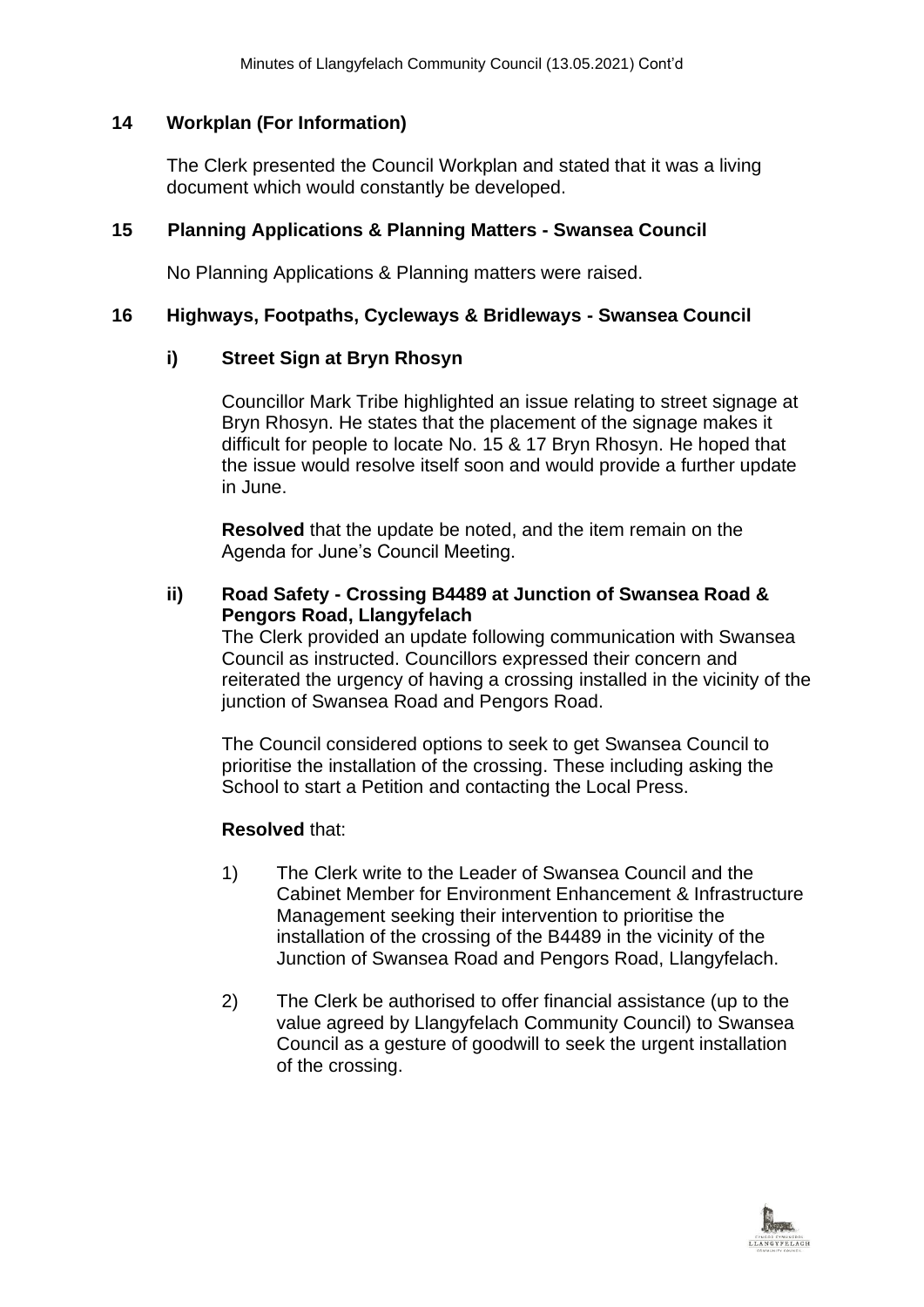# **17 Training**

The Clerk reminded Councillors of the importance of training and reminded them of the monthly One Voice Wales training list which he had circulated. Should a Councillor wish to undertake a training course, they should notify the Clerk to arrange.

The Clerk outlined his contract commitment to undertake the CiLCA (Certificate in Local Council Administration) Qualification and stated that it was his intention to commence it later in 2021.

He outlined the training courses recently attended or scheduled to attend by Councillors / Clerk.

| <b>Course</b>                   | <b>Date</b> | <b>Attendee</b>         |
|---------------------------------|-------------|-------------------------|
| Joint One Voice Wales /         | 13 May 2021 | Huw Evans               |
| Society of Local Council Clerks |             |                         |
| (SLCC) Event.                   |             |                         |
| <b>Planning Aid Wales.</b>      | 27 May 2021 | <b>Cllr Paul Baker.</b> |
| Introduction to Planning        |             | Cllr Mark Tribe.        |
| Enforcement.                    |             |                         |

**Resolved** that the update be noted.

## **18 Llangyfelach Ward Councillor Update**

No update provided.

## **19 Playground at Fairview Road - Community Budget Capital - Play**

There was no update to be given at this time.

## **20 Defibrillators within the Llangyfelach Community Council Area**

The Clerk provided an update on the defibrillators within the Llangyfelach Community Council area.

## **i) Defibrillator at Junction of Heol Pentre Felen & Bryn Hedydd**

The Clerk stated that he had continued discussion with Swansea Council about fixing the Defibrillator on a wall and the requirement for two bollards. An alternative suggestion was for Swansea Council to erect a column on the grass verge and for the Defibrillator being fixed to that. The cost for this would be £175.

## **ii) Defibrillator at Griffiths Waste Management, Bryntywod** Councillor Phil Crayford indicated that he would continue to communicate with Griffiths Waste Management about their Defibrillator.

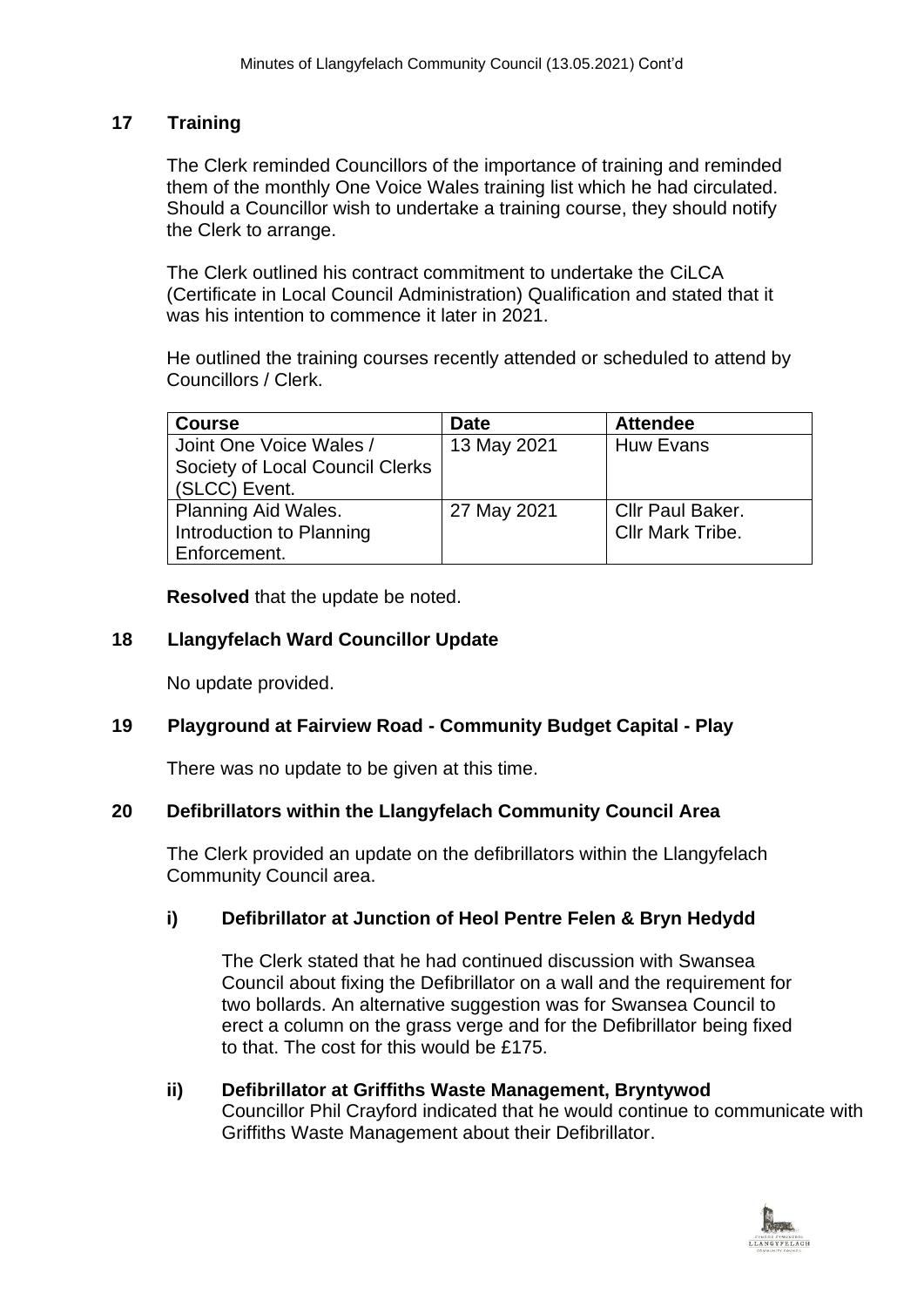# **iii) Defibrillator at Llangyfelach Church Hall**

The Clerk sated that the electricity supply for the Defibrillator had been moved and the bollards installed.

# **Resolved** that:

- 1) The erection of a column by Swansea Council on the grass verge on the junction of Heol Pentre Felen and Bryn Hedydd at a cost of £175 be approved.
- 2) The updates be noted.

## **21 NHS, Social Care & Frontline Workers Day - 5 July 2021**

# **i) Flags & Flagpole - Llangyfelach Church Tower**

Councillor Sharon Phillips stated that the flagpole had been received and that she was aiming to have it installed as soon as possible. The Clerk stated that the flags had been purchased and that they should be delivered the following week.

## **Resolved** that:

- 1) The update be noted.
- **ii) NHS & Keyworkers Rainbow Commemorative Bench - Village Green** The Clerk stated that the bench base would be laid shortly and that the bench would be delivered within two weeks.

## **Resolved** that:

1) The update be noted.

# **22 Council Priorities & Spending Plan 2021-2022**

The Clerk stated that it was good governance for the Council to define its Priorities and Spending Plan for the forthcoming year. Such a plan will assist in setting the Community Council precept. It also addresses an item raised in the recent Internal Auditors Report 2020-2021.

**Resolved** that the following items be approved as Council Priorities & Spending Plan 2021-2022:

- i) Road Safety Crossing B4489 at Junction of Swansea Road & Pengors Road, Llangyfelach.
- ii) Making Llangyfelach Community Council a Defibrillator Friendly area with Defibrillators being located at Junction of Heol Pentre Felen & Bryn Hedydd, Llangyfelach Church Hall & Griffiths Waste Management, Bryntywod.

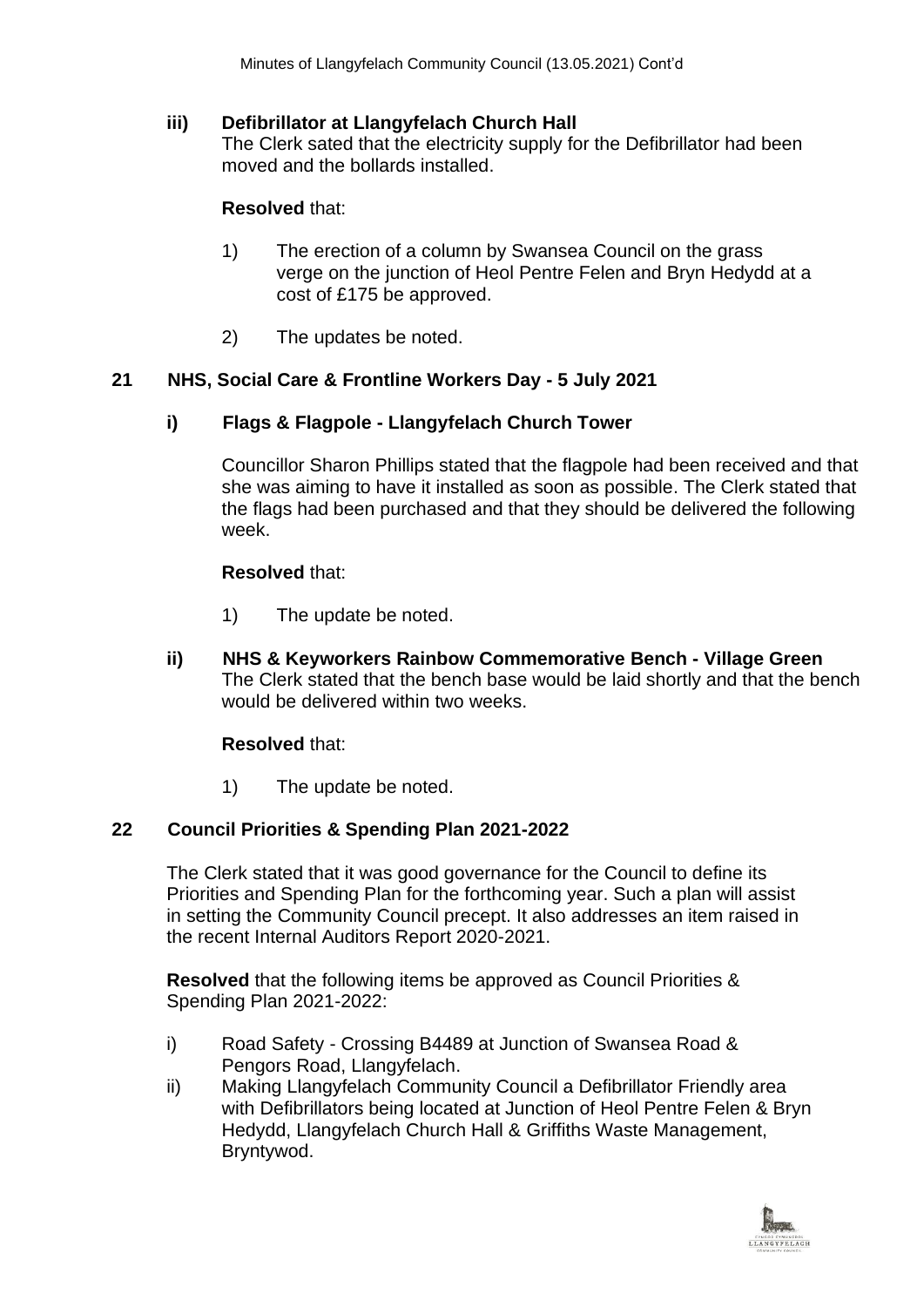- iii) Working with the Community.
- iv) To continue to work with Swansea Council / Third Sector Organisations / Private Businesses to improve the appearance of the area by working with the Llangyfelach Ward Member and other relevant parties.
- v) Playground Improvements at Fairview Road.
- vi) NHS, Social Care & Frontline Workers Day 5 July 2021.

#### **23 Constitutional Matters 2021-2022**

The Clerk stated that the Council operates within a legal framework which was outlined within the report. He stated that the Council had to consider the issues outlined within the report.

#### **Resolved** that:

- 1) The Independent Remuneration Panel for Wales' Annual Report be noted together with the determinations in relation to Community and Town Councils.
- 2) Determination 41 relating to "Contribution towards Costs of Care and Personal Assistance (CPA)" be noted.
- 3) Determination 42 for "*All community and town councils must make available a payment to each of their members of £150 per year as a contribution to costs and expenses"* be noted.
- 4) An annual payment of up to £500 each to up to 5 members in recognition of specific responsibilities be not made. (Determination 44).
- 5) Payments be made to each Members in respect of travel costs for attending approved duties. (Determination 45).
- 6) Determination 46 in relation to overnight stays be noted.
- 7) Determination 47 in relation to the ability to pay financial loss compensation at the prescribed rates for attending approved duties be noted.
- 8) A payment to the Chair of the Council of £200 be made. This is in addition to the £150 payment for costs and expenses if claimed. (Determination 48).
- 9) No additional payment shall be made to the Vice-Chair of the Council. (Determination 49).
- 10) Determination 50 in relation to payments to Band 1 or Band 2 Senior Salary holders in Principal Councils be noted.

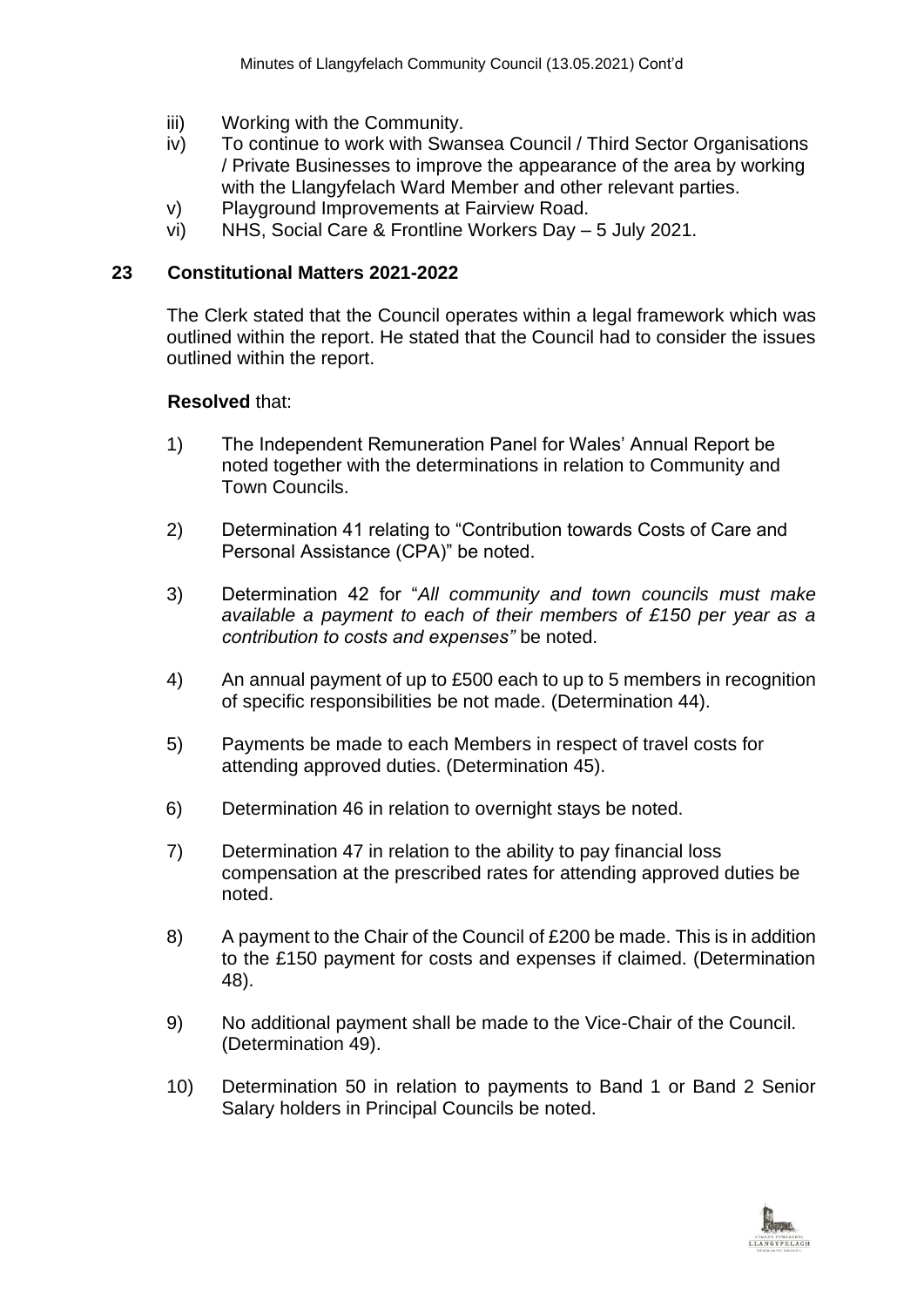- 11) A Finance Committee & a Personnel Committee be appointed.
	- i) The Finance Committee shall comprise 4 Councillors: Chair & Vice-Chair of Council, Councillors Phil Crayford & Peter Gibson.
	- ii) The Finance Committee Terms of Reference shall be:

"To consider all matters relating to Finance and to make recommendations to Council".

- iii) The Personnel Committee shall comprise 4 Councillors: Chair & Vice-Chair of Council, Chair of Finance Committee & Councillor Paul Baker.
- iv) The Personnel Committee Terms of Reference shall be:
	- a) To oversee the performance of the Clerk.
	- b) To oversee & monitor hours and holiday entitlement of the Clerk.
	- c) To monitor and manage any sickness / absence of the Clerk.
	- d) To manage any disciplinary or grievance issues (for or against) relating to the Clerk.
	- e) To manage the pay and training of the Clerk.
	- f) To deal with any other issues referred by the Council.
- 12) The schedule of Council Meetings as outlined below be agreed:

| 10 June 2021     | 11 November 2021 | 10 March 2022            |
|------------------|------------------|--------------------------|
| 8 July 2021      | 9 December 2021  | 14 April 2022            |
| 9 September 2021 | 13 January 2022  | 19 May 2022 (Annual)     |
| 14 October 2021  | 10 February 2022 | $\overline{\phantom{0}}$ |

**Note:** The sequence predominantly being 6.00pm on the 2<sup>nd</sup> Thursday of each month. Meetings are not usually held during August. The May 2022 meeting is on the 3<sup>rd</sup> Thursday due to the Local Government Elections on 5 May 2022.

13) Councillors be allocated to serve on Outside Bodies as outlined below:

| <b>Outside Body</b>                | <b>Membership</b>                             |
|------------------------------------|-----------------------------------------------|
| <b>Community / Town Council</b>    | Councillor Phil Crayford,                     |
| Forum                              | <b>Councillor Sharon Phillips &amp; Clerk</b> |
|                                    | of Council                                    |
| Llangyfelach Primary School -      | <b>Councillor Paul Baker</b>                  |
| <b>School Governor (Additional</b> | Term of Office: December 2017 -               |
| <b>Community Governor)</b>         | December 2021.                                |
| One Voice Wales Meetings           | <b>Councillor Tom Fenn, Councillor</b>        |
| including Swansea Area             | Mark Tribe & Clerk of Council                 |
| Committee                          |                                               |

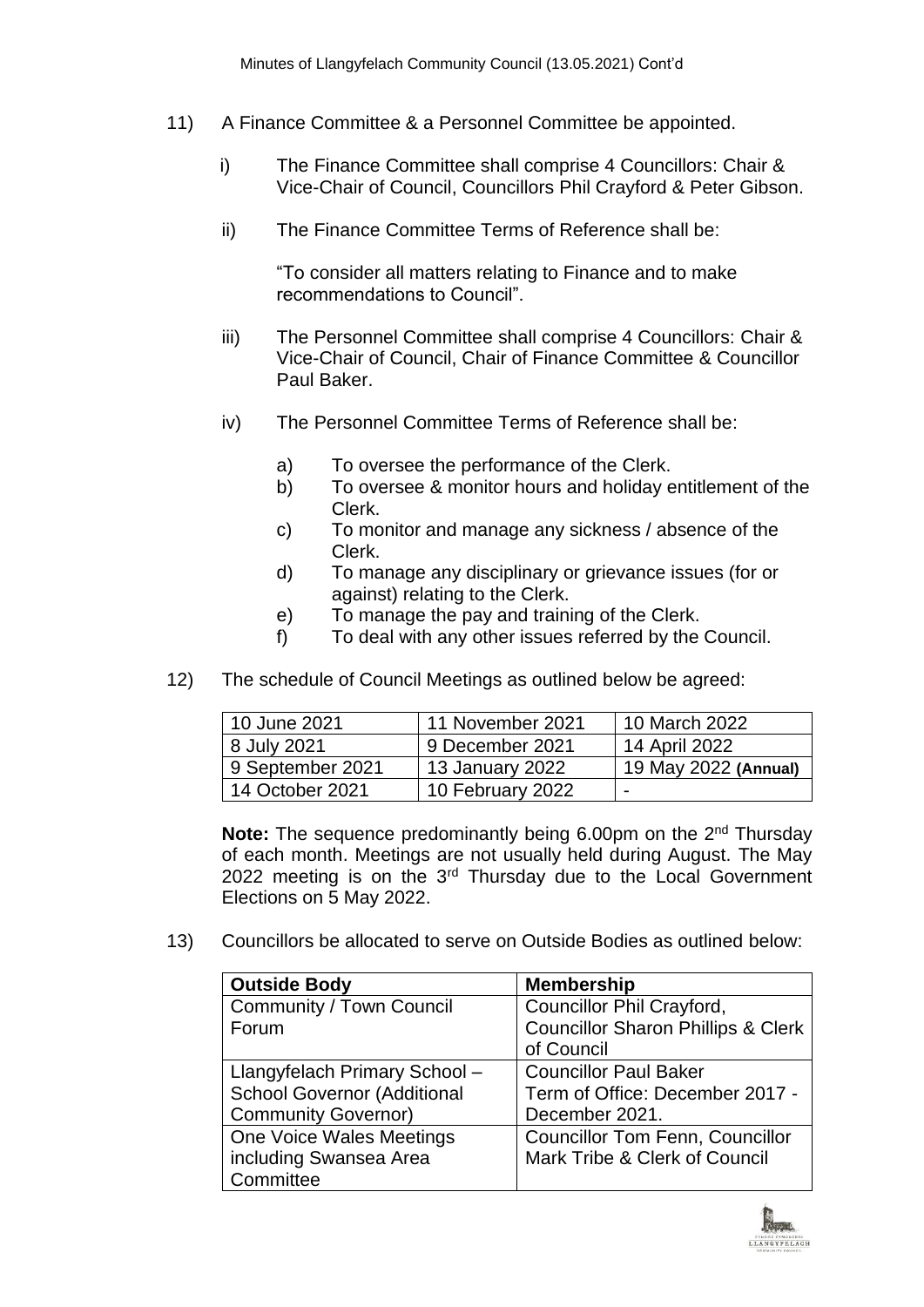| South Wales Police Meetings<br>with Representatives of<br><b>Community Councils including</b><br><b>PACT Meetings</b> | Councillor Margaret Boyter /<br><b>Councillor Mark Tribe</b> |
|-----------------------------------------------------------------------------------------------------------------------|--------------------------------------------------------------|
| Swansea Rural Development<br>Partnership                                                                              | <b>Councillor Paul Baker</b>                                 |

- 14) The Clerk of the Council be delegated authority to respond directly to Swansea Council in relation to Planning Application & Planning Matters subject to the process outlined in the report being followed.
- 15) The Clerk of the Council be delegated authority to make payments providing permission has been given in writing (e-mail) from two of the three following Councillors: Chair of Council, Chair of Finance Committee and Councillor Gareth Sullivan.
- 16) The Clerk e-mail the Bank Account Reconciliation Reports to all Councillors on Monthly basis.
- 17) The Chair & Vice-Chair of Council, the Chair of Finance and Councillor Peter Gibson be delegated authority to accept quotations / tenders on behalf of the Council in consultation with the Clerk.

**Note:** Councillor Phil Crayford asked that it be recorded that he voted against Resolution 8 above.

## **24 Internal Auditors Report for the Year Ended 31 March 2021**

The Internal Auditor submitted his Internal Auditors Report for Year Ended 31 March 2021. The Internal Audit Report made one recommendation as outlined:

*"The council continues to develop spending plans annually in line with the precept to ensure reserves do not become disproportionate to need."*

## **Resolved** that:

- 1) The Internal Auditor be thanked for his Internal Audit Report.
- 2) The "Council Priorities & Spending Plan 2021-2022" report contained on the agenda be noted as a positive action to address the Internal Auditors recommendation.